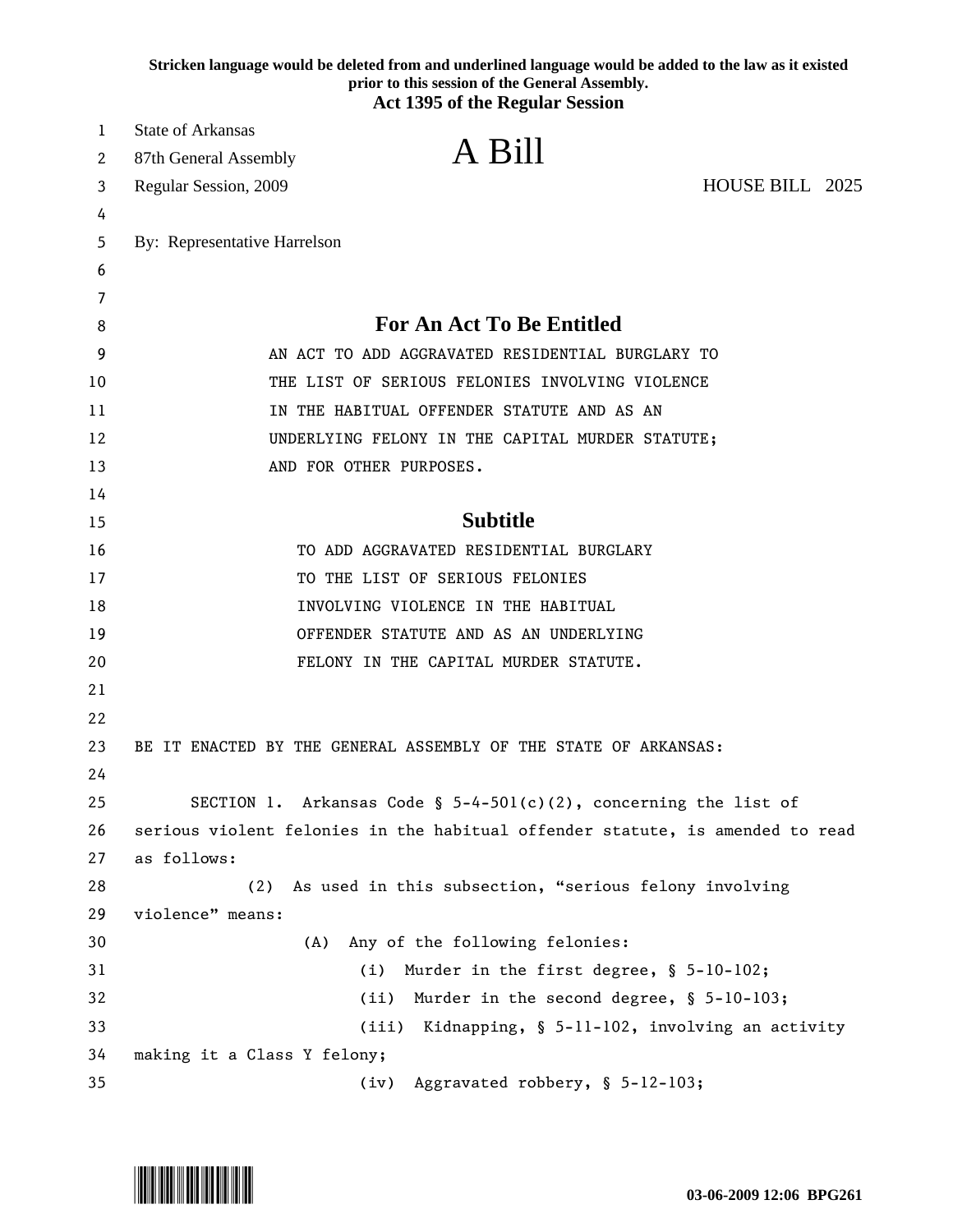## **HB2025**

1 (v) Terroristic act, § 5-13-310, involving an 2 activity making it a Class Y felony; 3 (vi) Rape, § 5-14-103; 4 (vii) Sexual assault in the first degree, § 5-14- 5 124; or 6 (viii) Causing a catastrophe, § 5-38-202(a); or 7 (ix) Aggravated residential burglary, § 5-39-204; or 8 9 SECTION 2. Arkansas Code § 5-4-501(d)(2), concerning the list of 10 felonies involving violence in the habitual offender statute, is amended to 11 read as follows: 12 (2) As used in this subsection, "felony involving violence" 13 means: 14 (A) Any of the following felonies: 15 (i) Murder in the first degree, § 5-10-102; 16 (ii) Murder in the second degree, § 5-10-103; 17 (iii) Kidnapping, § 5-11-102; 18 (iv) Aggravated robbery, § 5-12-103; 19 (v) Rape, § 5-14-103; 20 (vi) Battery in the first degree, § 5-13-201; 21 (vii) Terroristic act, § 5-13-310; 22 (viii) Sexual assault in the first degree, § 5-14- 23 124; 24 (ix) Sexual assault in the second degree, § 5-14- 25 125; 26 (x) Domestic battering in the first degree, § 5-26- 27 303; 28 (xi) Aggravated residential burglary, § 5-39-204; 29  $\leftarrow$   $\leftarrow$   $\leftarrow$   $\leftarrow$   $\leftarrow$   $\leftarrow$   $\leftarrow$   $\leftarrow$   $\leftarrow$   $\leftarrow$   $\leftarrow$   $\leftarrow$   $\leftarrow$   $\leftarrow$   $\leftarrow$   $\leftarrow$   $\leftarrow$   $\leftarrow$   $\leftarrow$   $\leftarrow$   $\leftarrow$   $\leftarrow$   $\leftarrow$   $\leftarrow$   $\leftarrow$   $\leftarrow$   $\leftarrow$   $\leftarrow$   $\leftarrow$   $\leftarrow$   $\leftarrow$   $\leftarrow$   $\leftarrow$   $\leftarrow$   $\leftarrow$   $\leftarrow$   $\$ 30 vehicle, § 5-74-107; 31 (xiii) Criminal use of prohibited weapons, § 5-32 73-104, involving an activity making it a Class B felony; or 33 (xiii)(xiv) A felony attempt, solicitation, or 34 conspiracy to commit: 35 (a) Capital murder, § 5-10-101; 36 (b) Murder in the first degree, § 5-10-102;